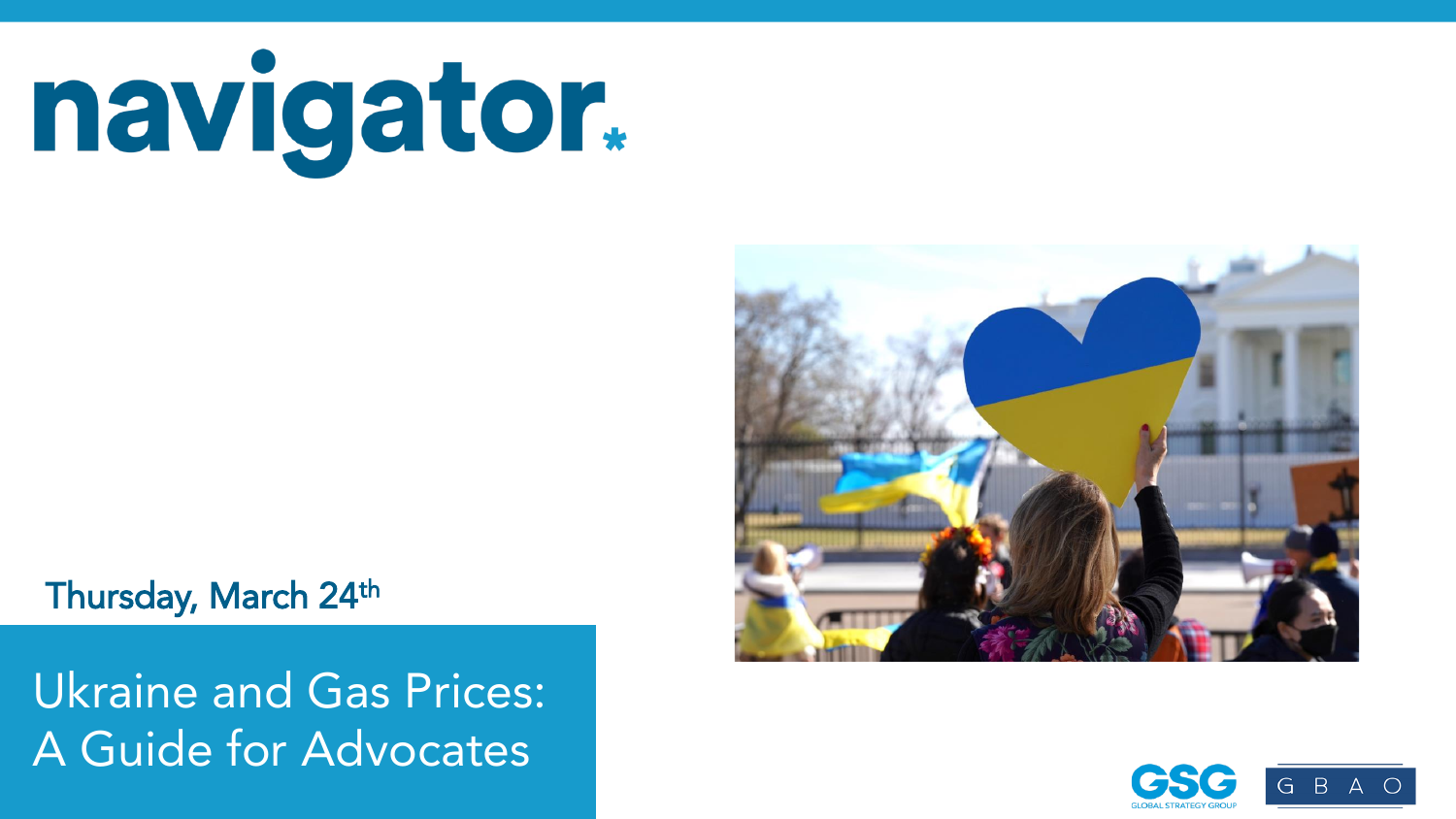#### **Key Takeaways:**

- Americans see Biden and Congress prioritizing foreign policy, including the situation in Ukraine; but for those who disapprove of Biden's handling of the situation, they say the U.S. is not doing enough.
- On gas prices, Americans blame Putin, oil and gas companies, and global supply chain issues most; when forced to choose directly between Putin, oil companies, and Biden, Putin and oil companies are most responsible.
- The strongest rebuttals to conservative criticisms of Biden for rising gas prices focus on big oil companies for price gouging and Vladimir Putin for destabilizing the world.

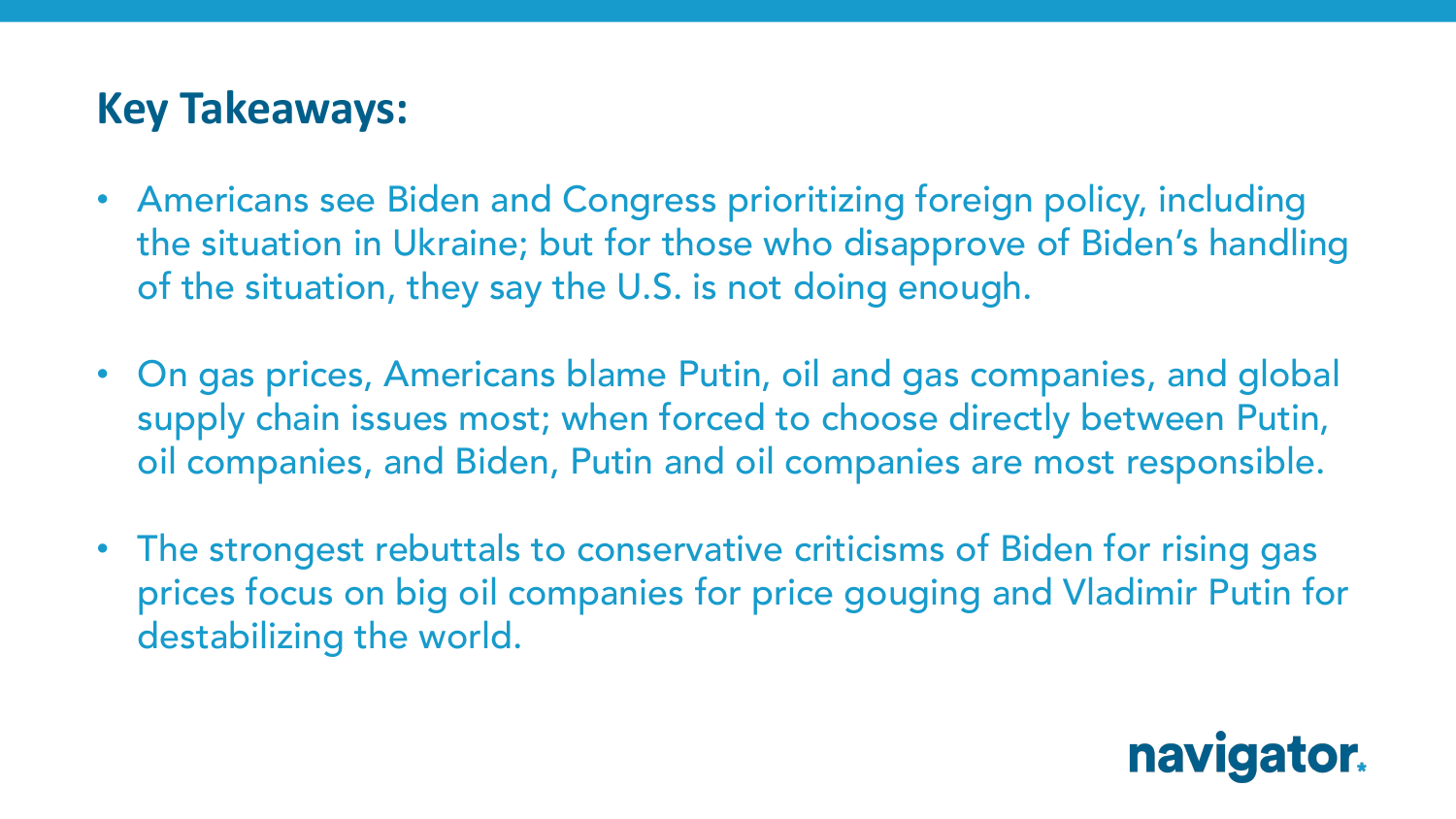#### Majorities Continue to Follow the Russian Invasion of Ukraine Closely in the News

Social media news consumers are less likely to be closely following the invasion (69%), compared to Fox News (85%), MSNBC (88%), and CNN viewers (86%).

• There has been a decline in intensity of awareness: last wave, 37% said they were following "very closely" compared to 30% now.

How closely would you say you are following the Russian invasion of Ukraine in the news?



Nationwide surveys of registered voters; Each wave represents approximately 1,000 interviews taken over the prior three-five days. Latest wave conducted March 17-March 21, 2022. For more info, visit navigatorresearch.org

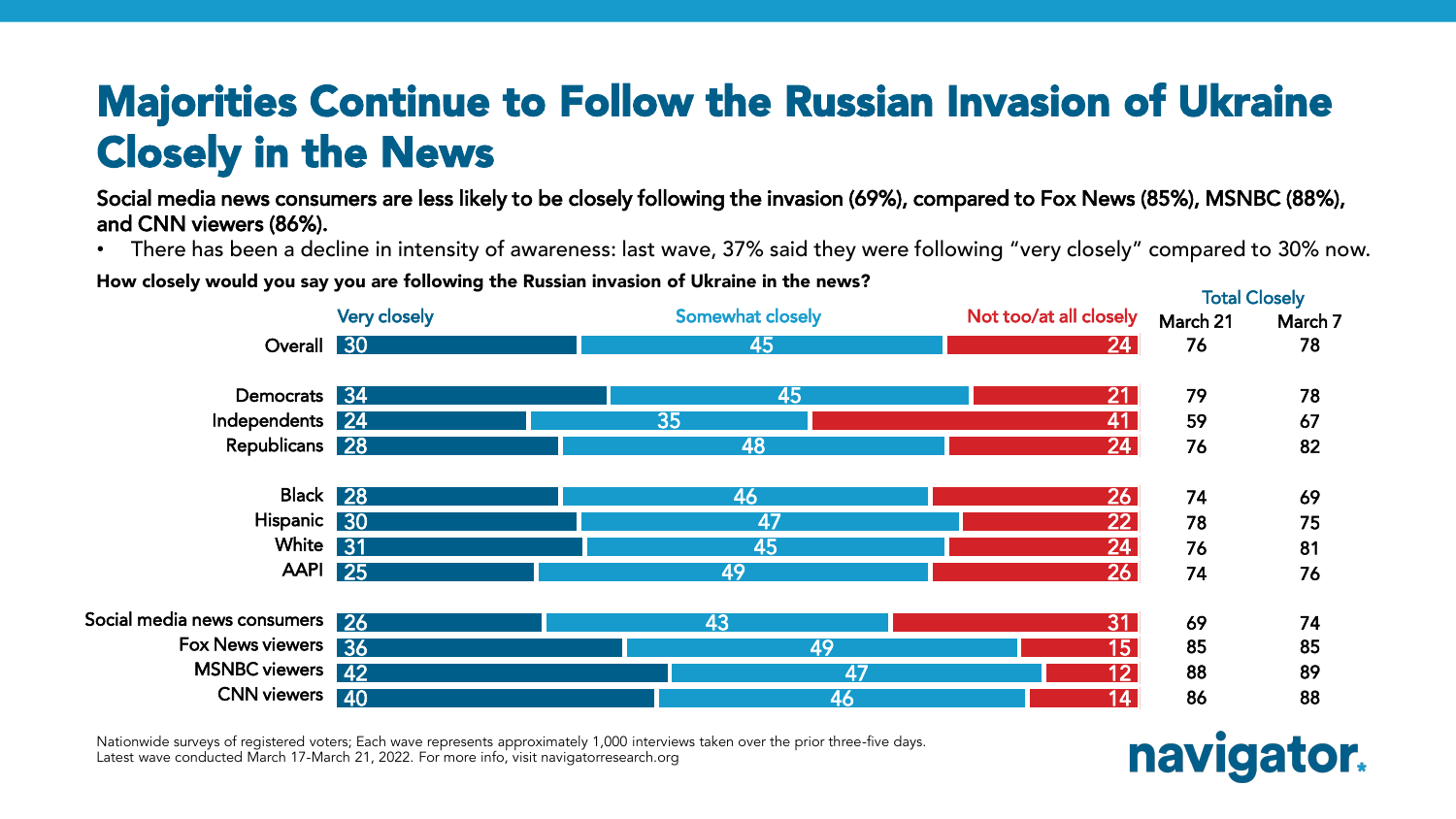## Americans See Alignment Between Desire for Biden and Congress to Focus on Foreign Policy and Them Doing It

Nearly half (48%) say they want Biden and Congress to focus most on foreign policy, including the situation in Ukraine, and the same share say they feel Biden and Congress are focused on it.

Select the top four issues that you feel are most important for President Joe Biden and Congress to focus on.

Which of these issues do you feel President Joe Biden and Congress are actually most focused on?

navigator.

|                                                   | Mar. 7 | <b>Feb. 22</b>  |                                                   | Mar. 7 | Feb. 22 |
|---------------------------------------------------|--------|-----------------|---------------------------------------------------|--------|---------|
| Nat. security & foreign policy, inc. Ukraine* 48% | 51     | 30 <sub>2</sub> | Nat. security & foreign policy, inc. Ukraine* 48% | 46     | 29      |
| Jobs and the economy 47                           | 52     | 52              | The coronavirus pandemic 45                       | 49     | 52      |
| Inflation 47                                      | 42     | 46              | Climate change and the environment 31             | 34     | 31      |
| The coronavirus pandemic 30                       | 29     | 40              | Jobs and the economy 29                           | 30     | 31      |
| Health care 27                                    | 25     | 27              | Voting rights 24                                  | 25     | 28      |
| Immigration 26                                    | 31     | 30              | Inflation 23                                      | 20     | 19      |
| Corruption in government 26                       | 23     | 28              | Immigration 16                                    | 15     | 18      |
| Social Security and Medicare 25                   | 24     | 25              | Health care 14                                    | 13     | 16      |
| Climate change and the environment 25             | 25     | 26              | Abortion 11                                       | 12     | 12      |
| Crime 20                                          | 22     | 24              | Social Security and Medicare 11                   | 11     | 12      |
| Voting rights 17                                  | 15     | 18              | Corruption in government 10                       | 9      | 11      |
| Education 11                                      | 12     | 12              | Education 9                                       | 8      | 9       |
| Abortion 9                                        | 8      | 8               | Crime 9                                           | 6      | 9       |

\*Previous iterations of this question phrased this as "National security and foreign policy." Given recent events, we added language to

specify the situation in Ukraine.  $\overline{\phantom{a}}$ 

Nationwide survey of 1,000 registered voters conducted March 17-March 21, 2022.

For more info, visit navigatorresarch.org.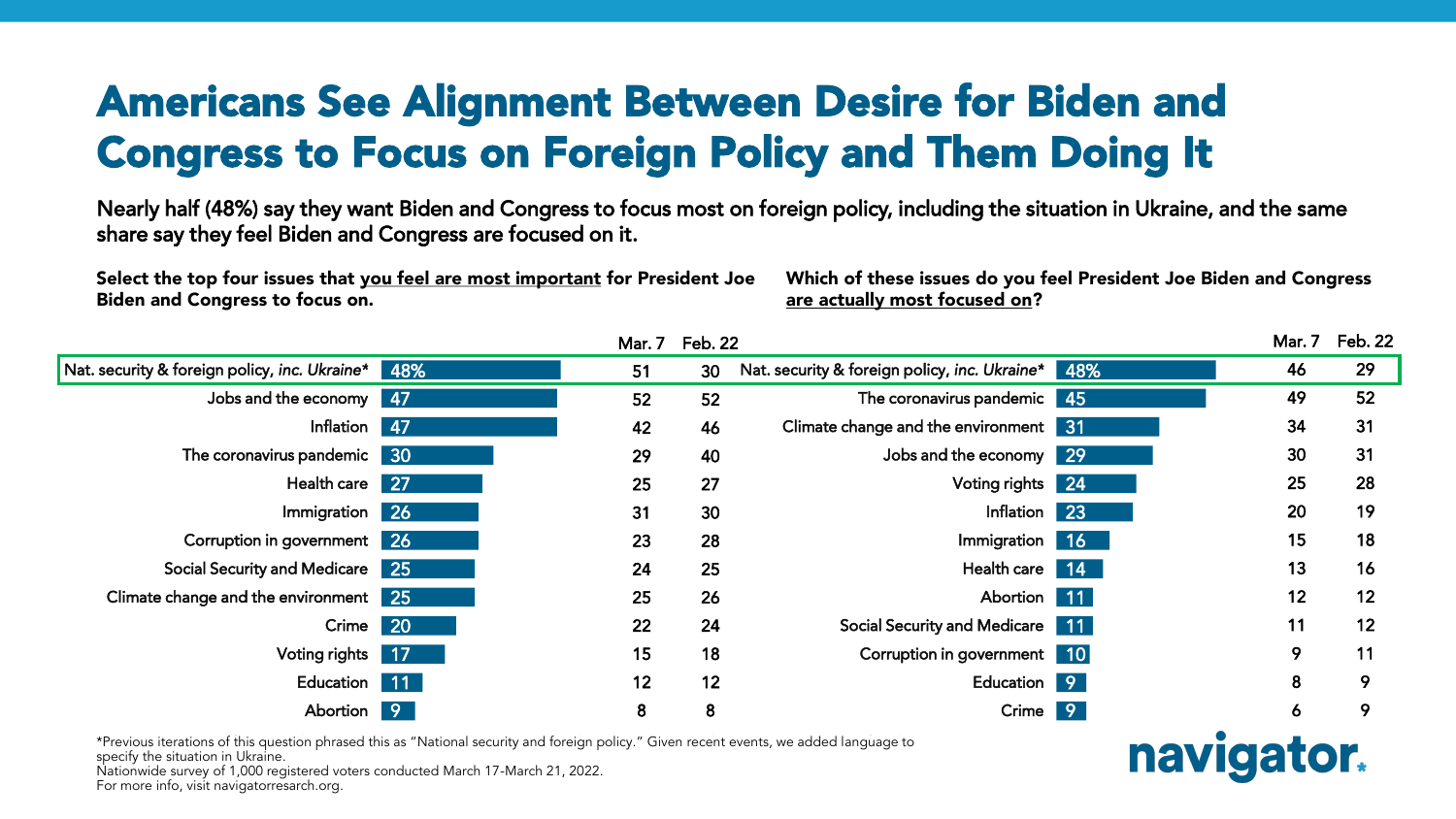## Among Those Who Disapprove of Biden's Handling of Ukraine, They Feel the U.S. Is Not Doing Enough

Among the 51% who disapprove of Biden's handling of the situation in Ukraine, 49% say they feel the U.S. is not doing enough in response to Russian military actions, while just 22% say the U.S. is doing too much.

Do you approve or disapprove of the way Joe Biden is handling the situation in Ukraine?



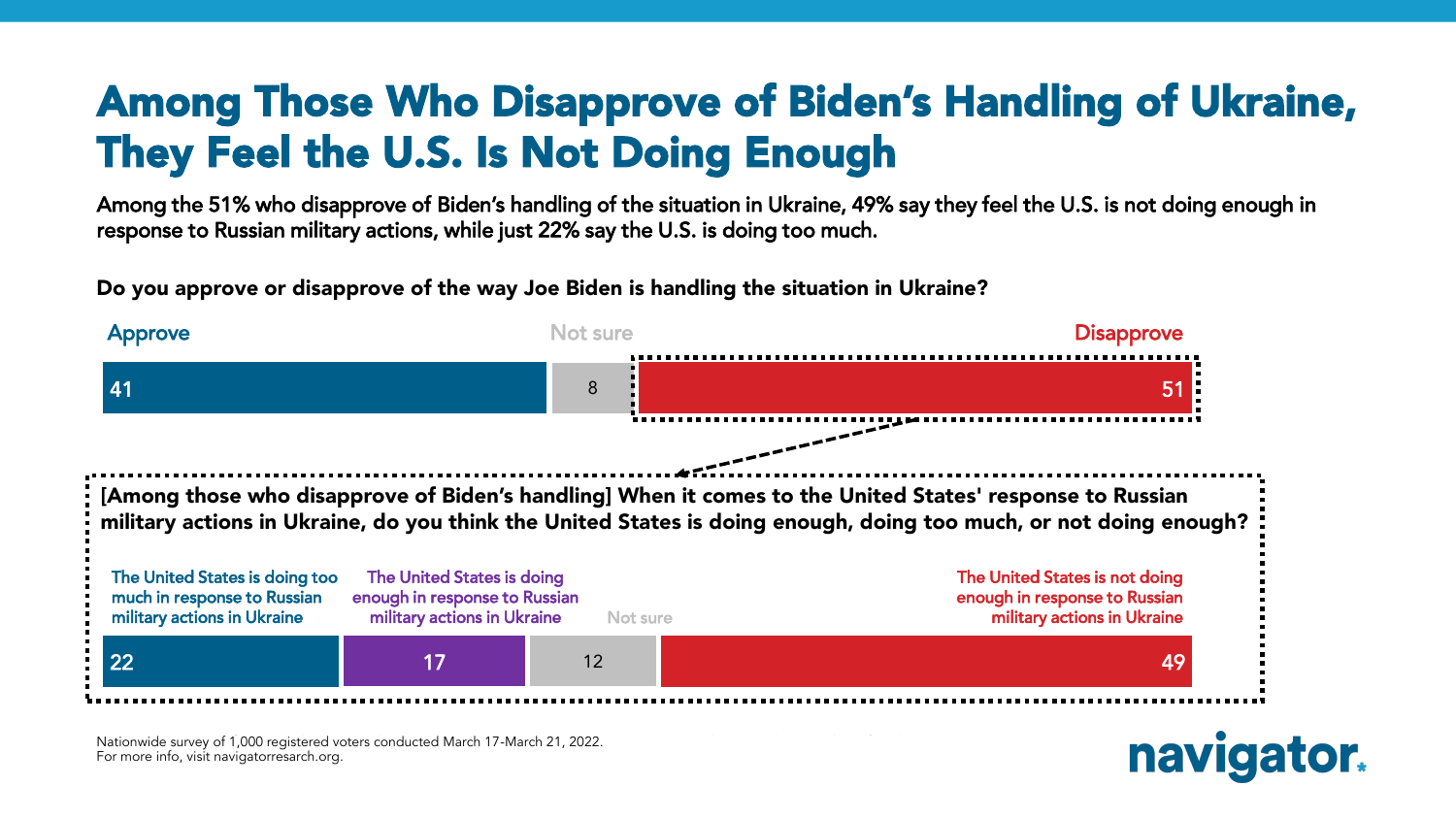### Majorities Support Economic Sanctions Against Russia and the United States Sending Military Aid

Bipartisan pluralities support the U.S. sending military aid to Ukraine (including 69% of Democrats, 42% of independents, and 65% of Republicans) and imposing sanctions on Russia (87% of Democrats, 62% of independents, and 72% of Republicans).

Do you support or oppose the United States sending military aid including arms and air support to Ukraine to fight against Russia?

As you may know, President Biden and leaders of other major countries have joined together to place initial economic sanctions on Russia as a way to discourage further military action against Ukraine. Do you support or oppose the economic sanctions so far against Russia?

navigator.



\*"Foreign policy swing" are those who give a negative rating of the job Biden's doing handling the situation in Ukraine overall, but feel he has made all or mostly the right decisions on the situation. Nationwide surveys of registered voters; Each wave represents approximately 1,000 interviews taken over the prior three-five days. Latest wave conducted March 17-March 21, 2022. For more info, visit navigatorresearch.org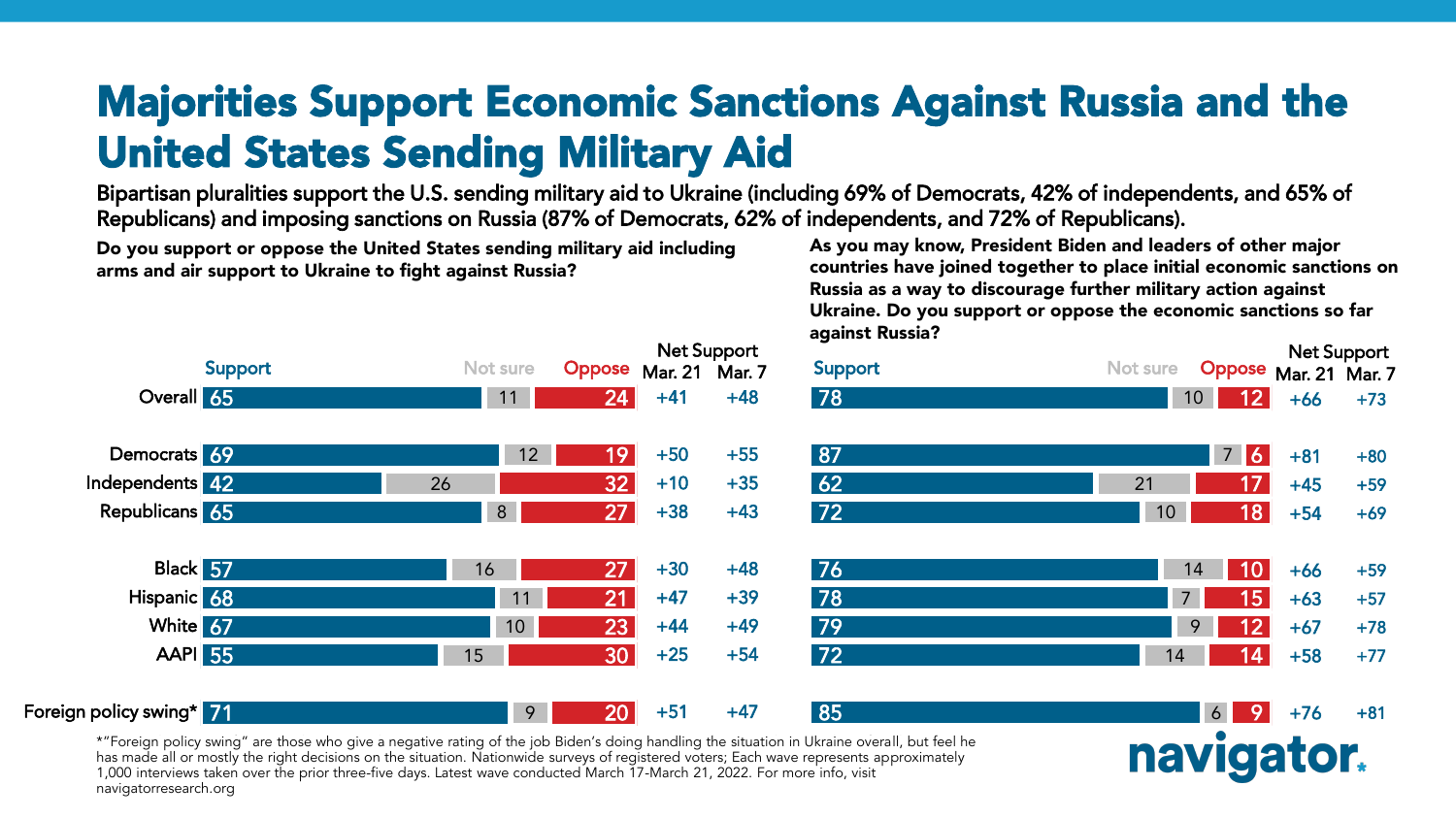## Majorities Support Range of Biden Actions, Including Barring Russian Aircraft Over U.S. and Denying Banking Access

On the other hand, just 34% of Americans "strongly support" implementing a no-fly zone over Ukraine when explaining the implications of enforcing that no-fly zone.

Please indicate whether you support or oppose each action that the Biden administration has taken or discussed taking as punitive actions against Russia.



navigator.

\*"Foreign policy swing" are those who give a negative rating of the job Biden's doing handling the situation in Ukraine overall, but feel he has made all or mostly the right decisions on the situation. Nationwide survey of 1,000 registered voters conducted March 17-March 21, 2022. For more info, visit navigatorresarch.org.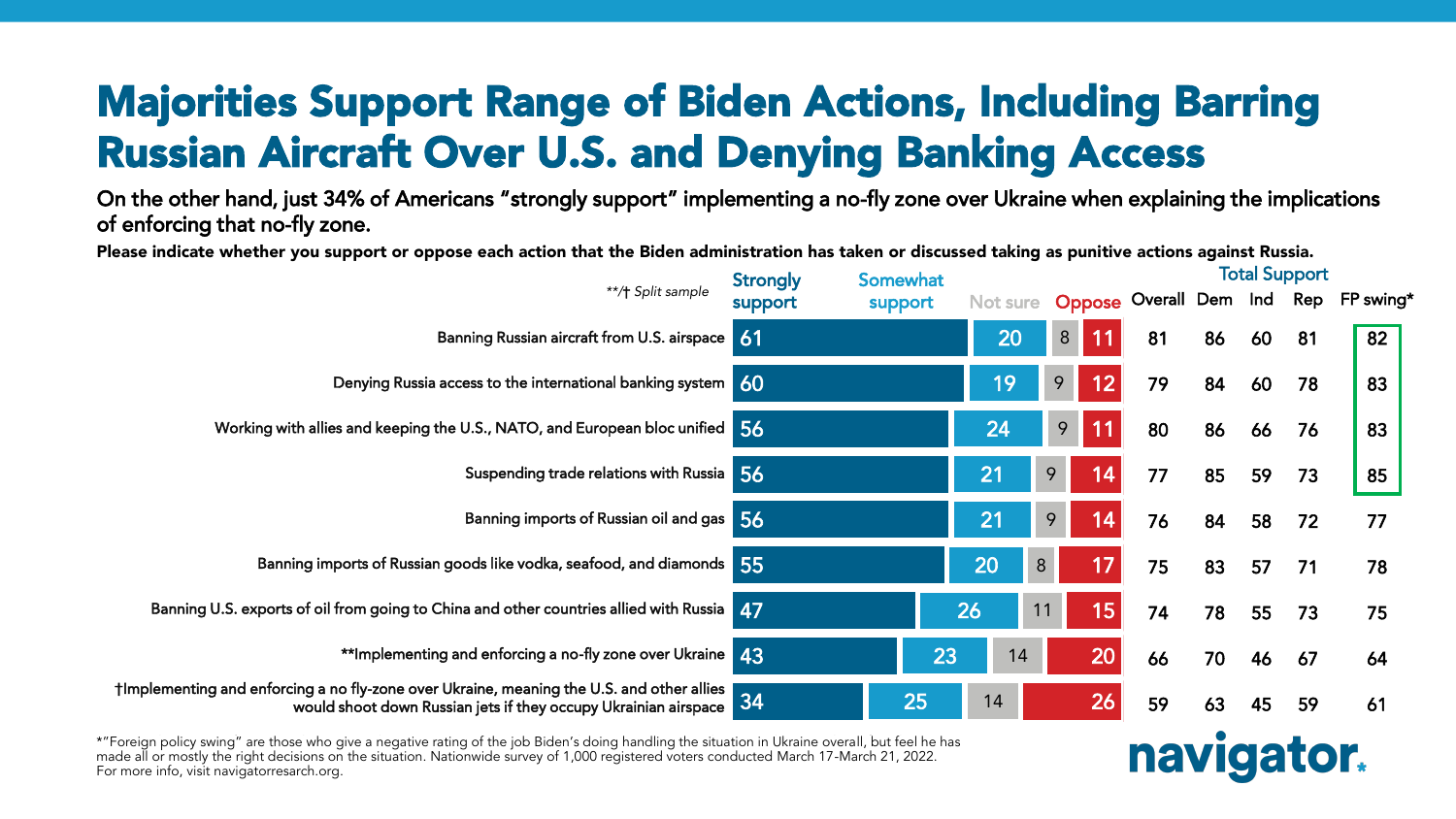#### Despite Rising Gas Costs, Americans Support Sanctions and Most Favor Them for Duration of Invasion

There is differentiation by income level: while 64% of those with household incomes below \$50,000 a year support the sanctions, 75% of those earning between \$50,000 and \$100,000 and 81% of those earning above \$100,000 support them.

As you may or may not know, some have suggested that the sanctions against Russia – a major producer of oil and gas – are part of why gas prices have increased. Knowing this, do you support or oppose the United States and other countries sanctioning Russia for its invasion of Ukraine if it is having the impact of raising American gas prices here at home?

|                        | <b>Strongly</b><br>support |    |    | Somewhat<br>support |    | Not sure <b>Oppose</b> | <b>Total</b><br>Support |
|------------------------|----------------------------|----|----|---------------------|----|------------------------|-------------------------|
| Overall 41             |                            |    |    | 29                  | 13 |                        | 70                      |
| Democrats 51           |                            |    |    | 29                  |    | 9                      | 80                      |
| Independents 29        |                            | 19 |    | 25                  |    | 27                     | 49                      |
| Republicans 32         |                            |    | 31 |                     | 14 | 23                     | 64                      |
| Black 40               |                            |    |    | 29                  | 15 | 16                     | 68                      |
| Hispanic 40            |                            |    |    | 30                  | 14 | 16                     | 71                      |
| White 42               |                            |    |    | 29                  | 12 |                        | 71                      |
| <b>AAPI 38</b>         |                            |    |    |                     | 16 | 25                     | 59                      |
| HH Income $<$ \$50K 37 |                            |    | 27 |                     | 17 | 19                     | 64                      |
| $Income $50-$100K 45$  |                            |    |    | 30                  | 9  | 16                     | 75                      |
| HH Income \$100K+ 46   |                            |    |    | 35                  |    | 14<br>5                | 81                      |

Nationwide survey of 1,000 registered voters conducted March 17-March 21, 2022. For more info, visit navigatorresarch.org. The more info, visit navigators was a stated with  $\sim$ 

HH In

[If support sanctions with gas price context] In thinking more about the impact of sanctions on Russia on gas prices in the United States that started in the last few days – if these sanctions were to continue for an extended period of time with high gas prices continuing alongside them, for how long would you support the sanctions against Russia?

| Few weeks/<br>One month | <b>Several</b><br>months | Six months/<br>One year | <b>However long</b><br>invasion lasts |
|-------------------------|--------------------------|-------------------------|---------------------------------------|
| $\overline{20}$         | 16                       |                         | $\overline{58}$                       |
| <b>19</b>               | 9<br>4                   |                         | 58                                    |
|                         |                          |                         |                                       |
| 21                      | З                        |                         | 60                                    |
| 21                      | 3                        |                         | 56                                    |
|                         |                          |                         |                                       |
| 31                      | 5                        |                         | 52                                    |
| $\overline{28}$         | $\overline{8}$           | 3                       | 42                                    |
| $\overline{16}$         | 6<br>6                   |                         | 62                                    |
| 30                      | 15                       |                         | 54                                    |
|                         |                          |                         |                                       |
| 20                      | 6<br>Z                   |                         | 59                                    |
| 21                      | 5                        |                         | 58                                    |
|                         | 8                        |                         | 54                                    |
|                         |                          |                         |                                       |
|                         |                          |                         | t<br><b>Ida</b><br><b>hav</b>         |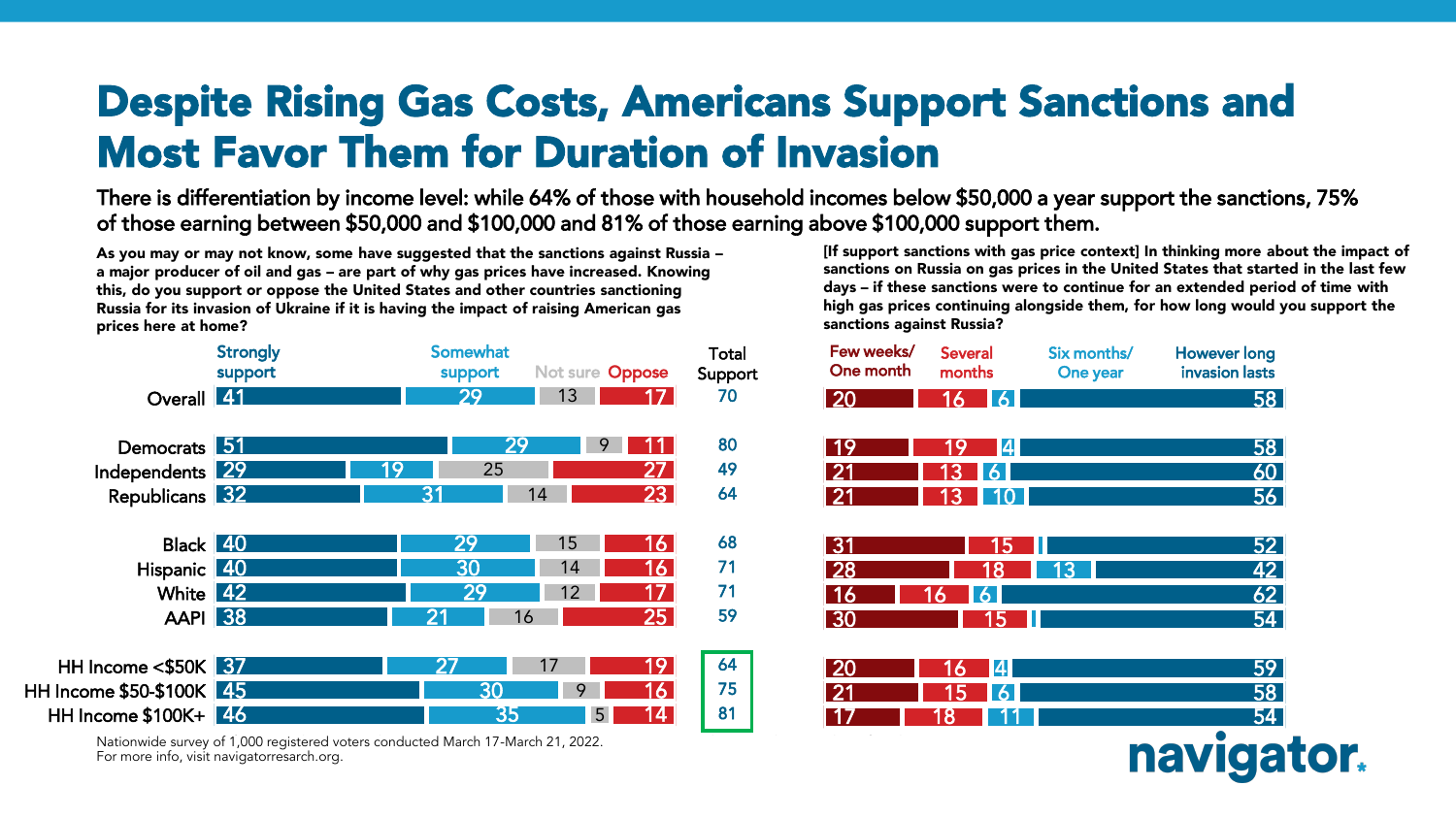#### Putin, Oil and Gas Companies, and Supply Chain Issues Get Most Blame for Gas Price Increases

Among independents, supply chain issues (69%) and oil and gas companies (64%) are seen as most responsible for gas prices increasing. Please rank the following in terms of who or what you hold most responsible for gas prices increasing, 1 being the most to blame, and 6 being the least to blame.

|                                                                | More to blame     | Less to blame   | <b>Total More to Blame</b> |     |     |              |          |       |             |
|----------------------------------------------------------------|-------------------|-----------------|----------------------------|-----|-----|--------------|----------|-------|-------------|
|                                                                | (Ranked $1 - 3$ ) | (Ranked $4-6$ ) | Dem                        | Ind | Rep | <b>Black</b> | Hispanic | White | <b>AAPI</b> |
| Vladimir Putin and Russia                                      | 65                | 35              | 78                         | 50  | 52  | 68           | 64       | 64    | 64          |
| Oil and gas companies                                          | 64                | 36              | 80                         | 64  | 44  | 77           | 62       | 61    | 66          |
| Global supply chain issues                                     | 64                | 36              | 72                         | 69  | 53  | 65           | 54       | 64    | 79          |
| Joe Biden and Democrats 51                                     |                   | 49              | 17                         | 52  | 89  | 24           | 47       | 57    | 35          |
| Policies to protect the environment in<br>the United States 39 |                   | 61              | 25                         | 40  | 56  | 29           | 51       | 40    | 24          |

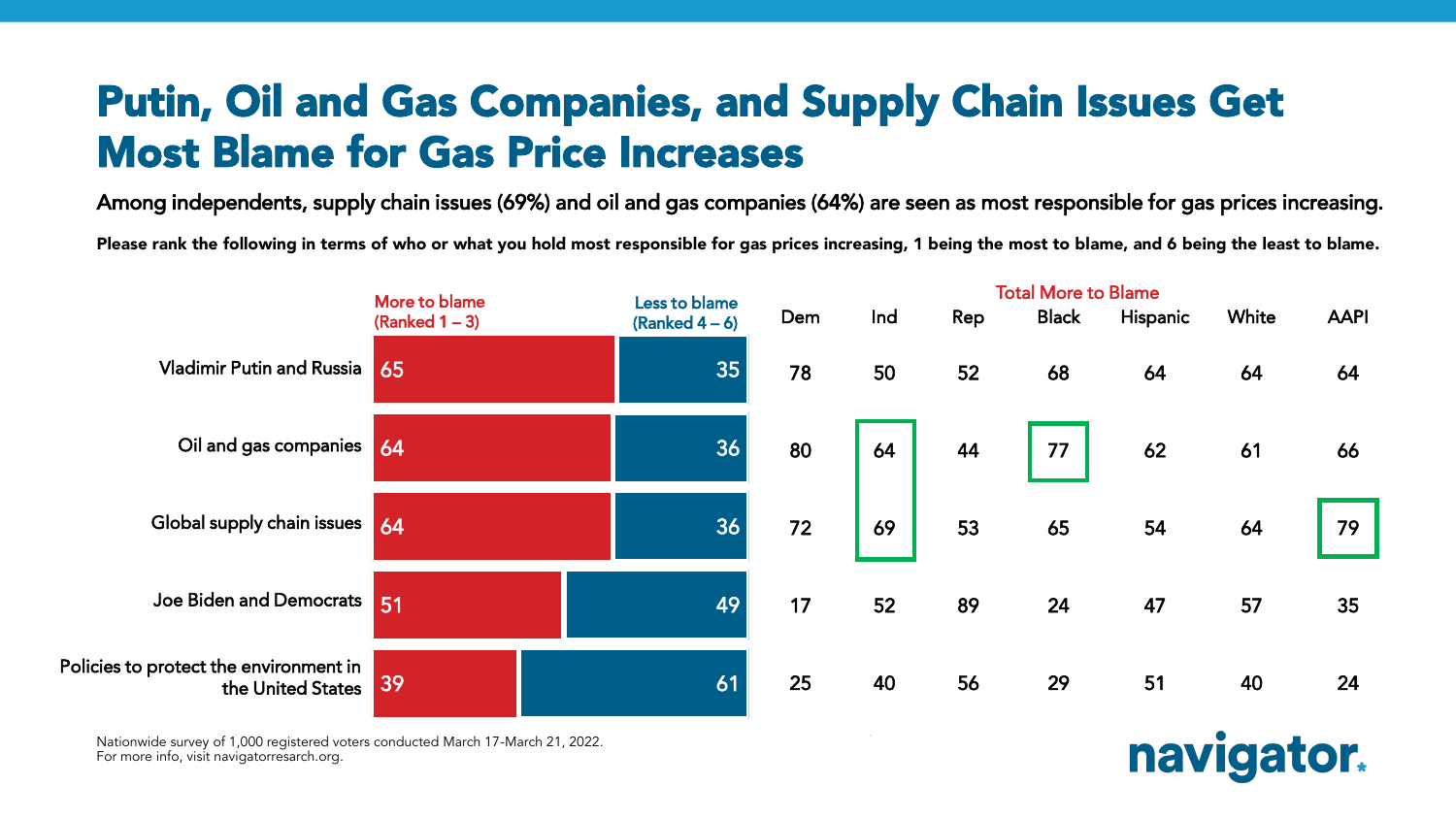### Putin and Russia, Oil and Gas Companies Seen as More Responsible for Gas Prices Increasing Than Biden

Americans hold both Putin and Russia (+10) and oil and gas companies (+8) more responsible for increased gas prices when compared directly to President Biden and Democrats.

#### Who do you hold more responsible for gas prices increasing?



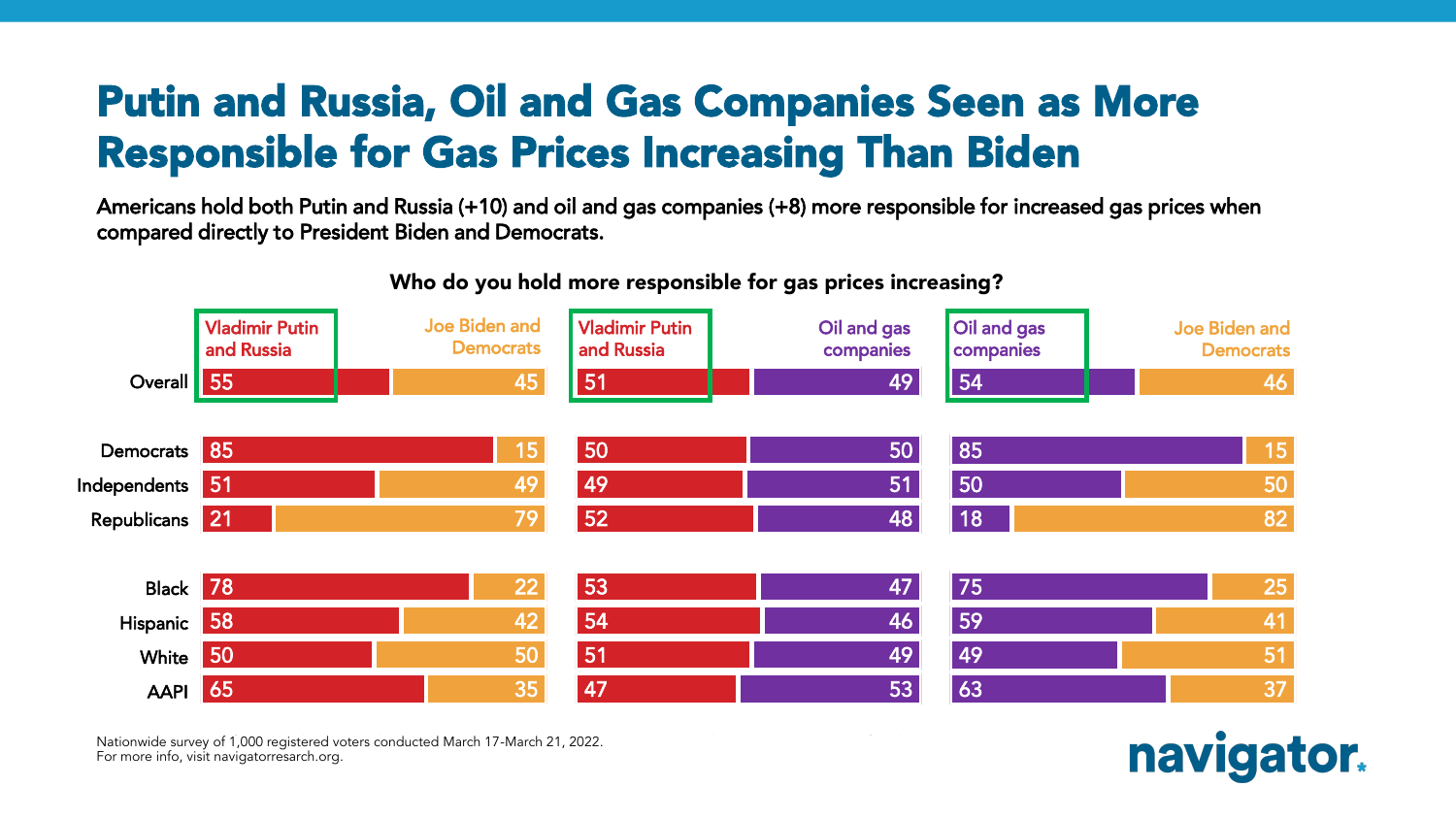### Strongest Progressive Rebuttals to Criticisms of Biden's Handling of Gas Prices Focus on Putin and Price Gouging By Oil Companies

In response to a criticism that Biden is responsible for rising gas prices, hitting oil and gas companies for price gouging and Vladimir Putin for invading Ukraine are more effective angles than a pivot to renewables and oil companies' potential to expand production.

Which side do you find more convincing?

Statement 1: Those who say Biden is responsible for rising gas prices: prices have been rising for months because he refuses to unleash American energy and increase American oil and gas production

| Statement 2: Those who say oil<br>companies are responsible for rising<br>gas prices: they are gouging<br>consumers, making \$75 billion in<br>profit – more than they have in the<br>last 13 years - while people pay<br>record prices at the pump |      | <b>Statement 3: Those who say</b><br>America's fossil fuel dependence is<br>responsible for rising gas prices:<br>ramping up renewable clean energy<br>sources like wind and solar would<br>lower prices and make America<br>more energy independent |             | <b>Statement 4: Those who say oil</b><br>companies could expand<br>production but are choosing not to:<br>there are 9,000 approved drilling<br>permits for oil companies where<br>drilling hasn't begun but is<br>permitted to |      | <b>Statement 5: Those who say Vladimir</b><br>Putin has destabilized the world by<br>invading Ukraine. America is leading a<br>united international community in<br>sanctioning Russia to try to end this war<br>without sending American troops to<br>battle. If it means a temporary increase<br>in gas prices, it's worth it to end this<br>invasion more quickly |       |  |
|-----------------------------------------------------------------------------------------------------------------------------------------------------------------------------------------------------------------------------------------------------|------|------------------------------------------------------------------------------------------------------------------------------------------------------------------------------------------------------------------------------------------------------|-------------|--------------------------------------------------------------------------------------------------------------------------------------------------------------------------------------------------------------------------------|------|----------------------------------------------------------------------------------------------------------------------------------------------------------------------------------------------------------------------------------------------------------------------------------------------------------------------------------------------------------------------|-------|--|
| <b>Statement 1:</b>                                                                                                                                                                                                                                 | 46%  | <b>Statement 1:</b>                                                                                                                                                                                                                                  | 50%         | <b>Statement 1:</b>                                                                                                                                                                                                            | 49%  | <b>Statement 1:</b>                                                                                                                                                                                                                                                                                                                                                  | 44%   |  |
| <b>Statement 2:</b>                                                                                                                                                                                                                                 | 54%  | <b>Statement 3:</b>                                                                                                                                                                                                                                  | 50%         | <b>Statement 4:</b>                                                                                                                                                                                                            | 51%  | <b>Statement 5:</b>                                                                                                                                                                                                                                                                                                                                                  | 56%   |  |
| <b>Net Statement 2:</b>                                                                                                                                                                                                                             | $+8$ | <b>Net Statement 3:</b>                                                                                                                                                                                                                              | $\mathbf 0$ | <b>Net Statement 4:</b>                                                                                                                                                                                                        | $+2$ | Net Statement 5:                                                                                                                                                                                                                                                                                                                                                     | $+12$ |  |

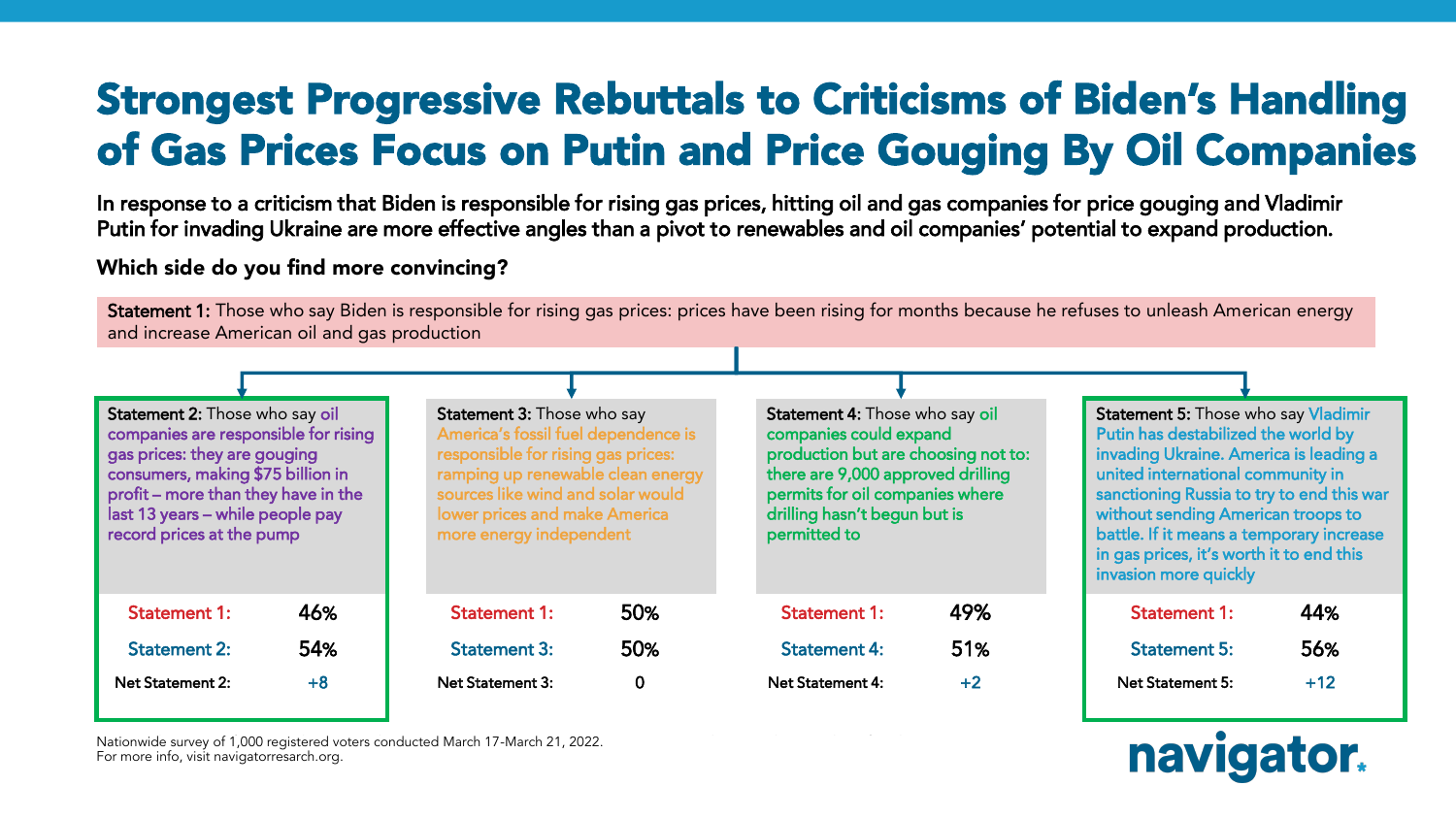### Majorities Support Windfall Tax on Big Oil, and Support Grows With Context of Recent Record-Breaking Profits

+32

+61

 $+42$ 

-2

 $+44$ 

 $+49$ 

+28

 $+45$ 

Without the context of \$75 billion in recent profits, still 58% support the windfall tax including 56% of independents and 40% of Republicans. Adding in that context increases support to 68% overall, 56% among independents, and 55% among Republicans.

(Split sample) As you may know, some Senators are working on a new proposal that would add an additional tax on the extra profits oil companies are making from the higher gas prices they are now charging. After reading this, do you support or oppose a new tax targeting oil companies' profits as gas prices spike?



Nationwide survey of 1,000 registered voters conducted March 17-March 21, 2022. For more info, visit navigatorresarch.org. The more info, visit navigators was a stated with  $\sim$ 

(Split sample) As you may know, oil companies are making \$75 billion in profits, the biggest profits in 13 years. Some Senators are working on a new proposal that would add an additional tax on the extra profits oil companies are making from the higher gas prices they are now charging. The money raised from this tax would be sent as rebates to consumers to offset the high price of gas. After reading this, do you support or oppose a new tax targeting oil companies' profits as gas prices spike?